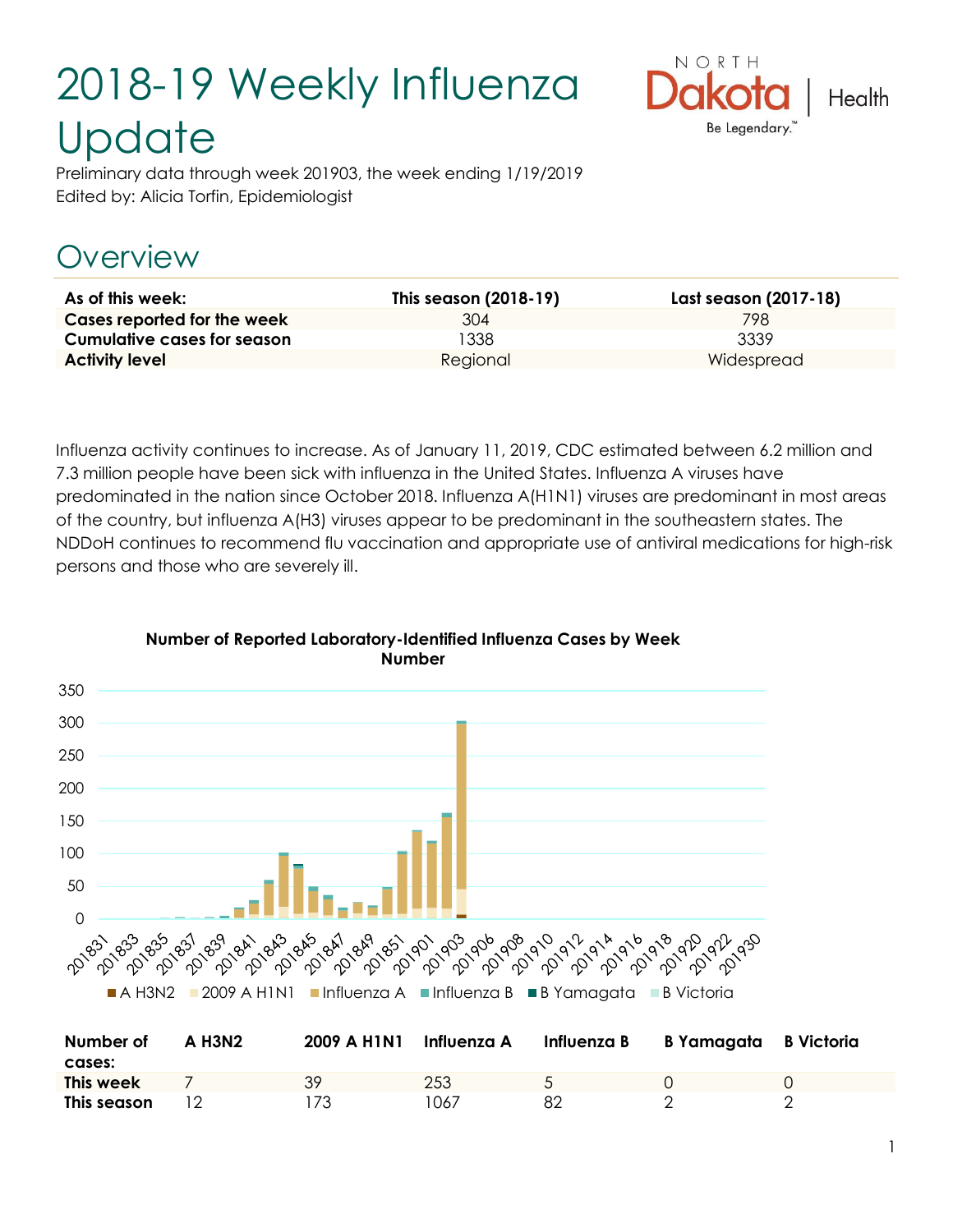Laboratory-confirmed influenza is a reportable disease in North Dakota. Influenza "cases" include people that have tested positive for influenza in a healthcare setting. It does not include people with influenza who did not seek healthcare, or who were diagnosed without a lab test, which is common. The true number of people with influenza in North Dakota is underrepresented, but case data allows us to see where and in what populations influenza is circulating. It also provides context regarding how the current season compares with previous seasons. Find more information about cases on [www.ndflu.com.](file://///nd.gov/doh/DOH-DATA/MSS/DC/PROGRAM/IMMUNE/Immunize/Influenza/Inf18-19/Surveillance/Weekly%20Summaries/www.ndflu.com)

# Case Demographics

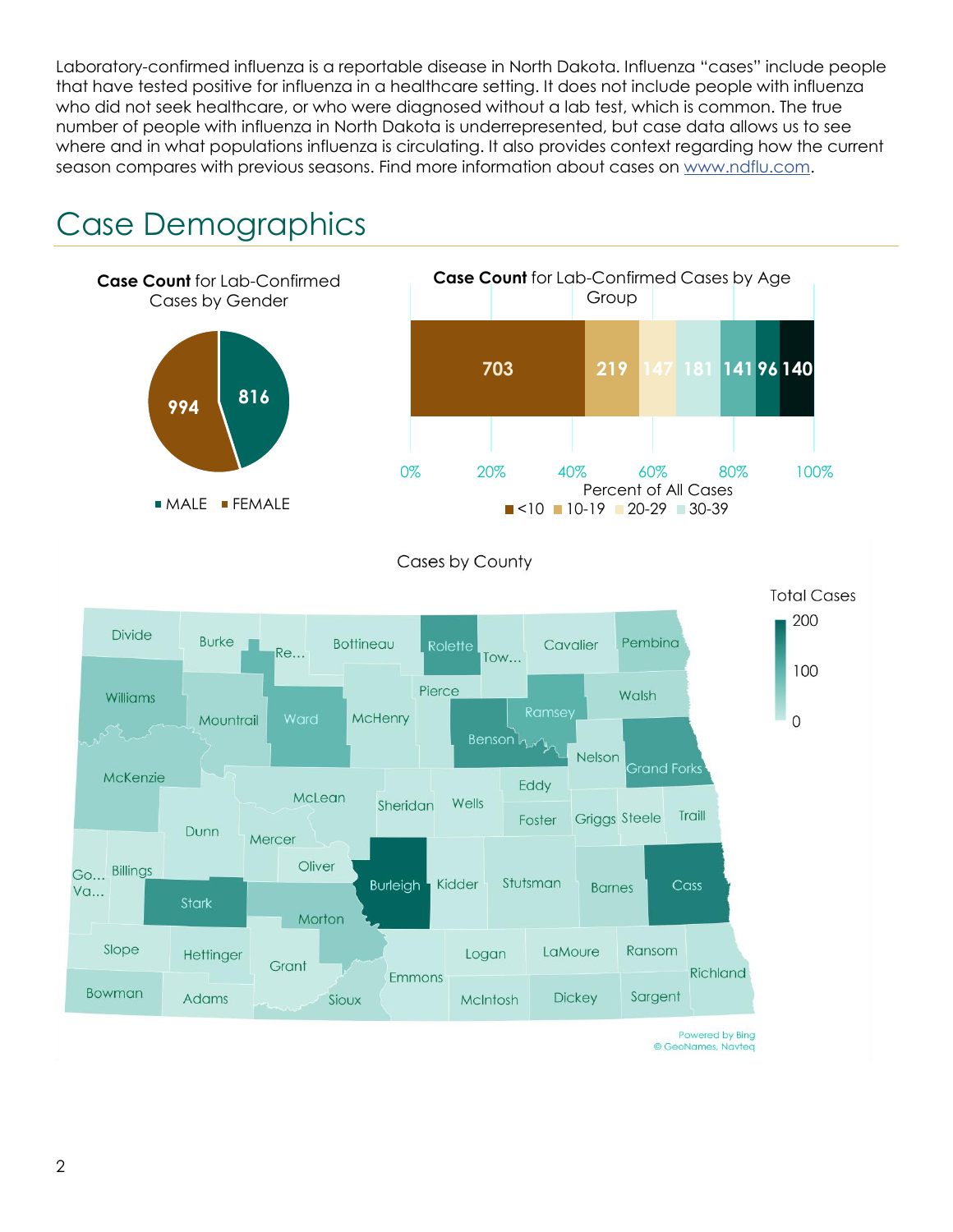# **Outbreaks**

During the influenza season, influenza outbreaks are common anywhere people gather, including schools, child care centers, and health care facilities. Outbreaks of influenza or influenza-like illness may be reported to the NDDoH. The following outbreaks have been reported this season:

| Setting                                                 | <b>Number of outbreaks</b> | Identified pathogens                                                            |
|---------------------------------------------------------|----------------------------|---------------------------------------------------------------------------------|
| Long Term Care, Basic Care, 4<br><b>Assisted Living</b> |                            | 1 Influenza A; 1 flu A/flu B; 1<br>rhinovirus/Haemophilus influenzae; 1 unknown |
| <b>Schools</b>                                          |                            |                                                                                 |
| <b>Child Care Centers</b>                               |                            | influenza A                                                                     |

## Surveillance Programs

In addition to case reporting, the NDDoH uses a variety of information sources to fully describe what is happening during the influenza season.

#### **Hospitalizations**

This season, the NDDoH has introduced a new influenza hospitalization surveillance program. Select North Dakota hospitals report the number of influenza-related hospitalizations weekly to the NDDoH. Because this surveillance methodology is new, hospitalization numbers this year may not be comparable to those seen in previous years.





#### **Deaths**

Data on pneumonia and influenza deaths is obtained from Vital Records and based on the cause of death listed on the death certificate.



**Total number of deaths for the season: Pneumonia** 197 **Influenza** 4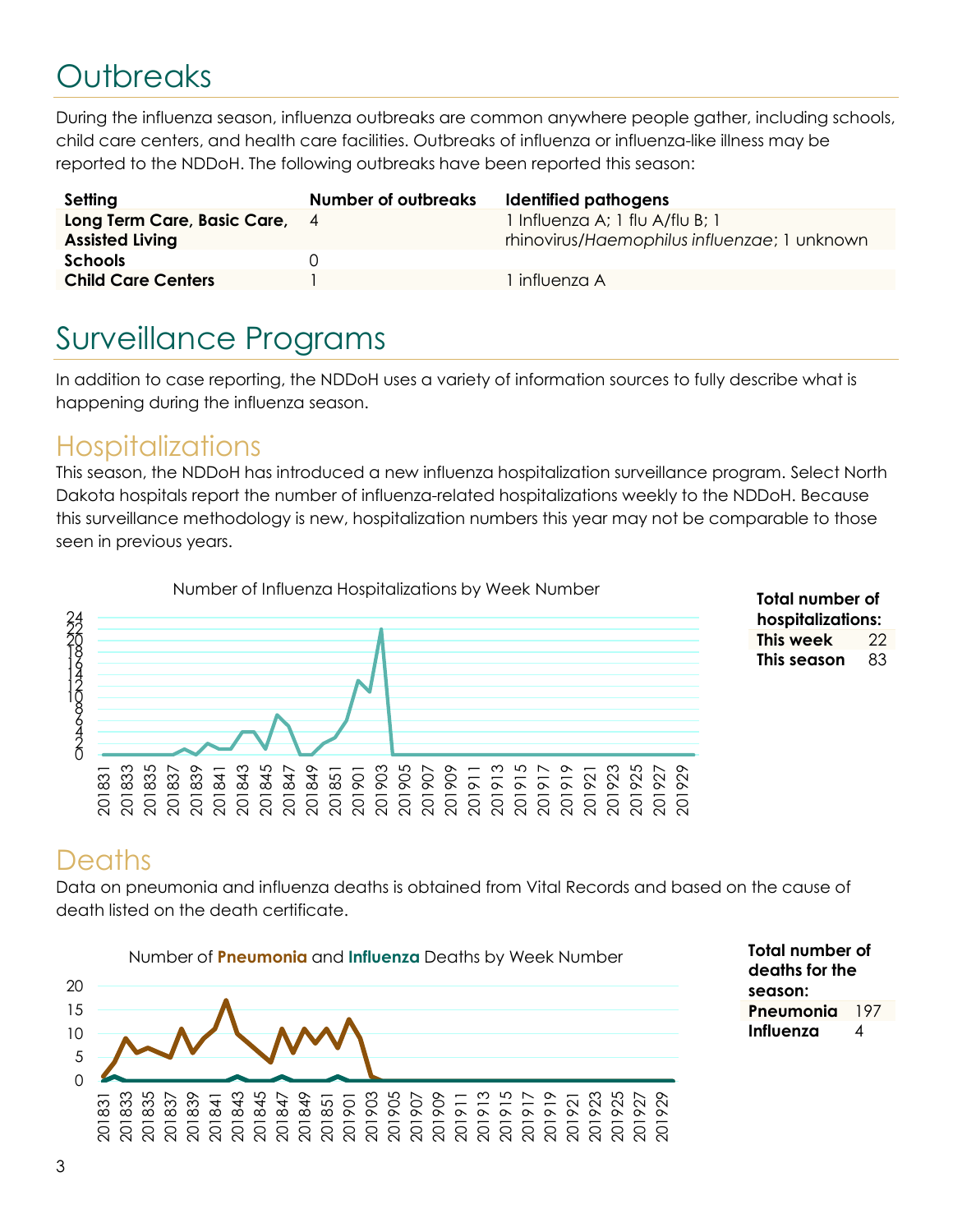#### Outpatient Influenza-like Illness

The NDDoH participates in the national U.S. Outpatient Influenza-like Illness Surveillance Network (ILINet). Data from participating outpatient providers in North Dakota are pooled to create a state-wide estimate for the weekly percent of healthcare visits due to influenza-like illness (ILI). Patients presenting with a fever of 100ºF or greater and a cough and/or sore throat are considered to have ILI. For more information on state and national ILINet data, see **FluView Interactive**.



| Week          | <b>Percent ILI</b> | # ILI 0-4 | # ILI 5-24 | # ILI 25-49 | # ILI 50-64 | # ILI 65+ | Total # |
|---------------|--------------------|-----------|------------|-------------|-------------|-----------|---------|
| <b>Number</b> |                    | age group | age group  | age group   | age group   | age group | visits  |
| 201852        | 2.33%              | 19        |            |             |             |           | 2017    |
| 201901        | 0.84%              |           |            |             |             |           | 3681    |
| 201902        | $1.53\%$           | 4         | 23         |             | 4           |           | 3724    |
| 201903        | 2.84%              | 24        | 34         | 20          |             |           | 3241    |

### Sentinel Laboratory Data

The NDDoH receives influenza and RSV testing data from participating sentinel laboratories across the state. The total number of positive tests and the total number of tests conducted are reported and used to create a state-wide percent positivity statistic. For influenza, percent positivity of 10% or greater indicates "season level" influenza activity.

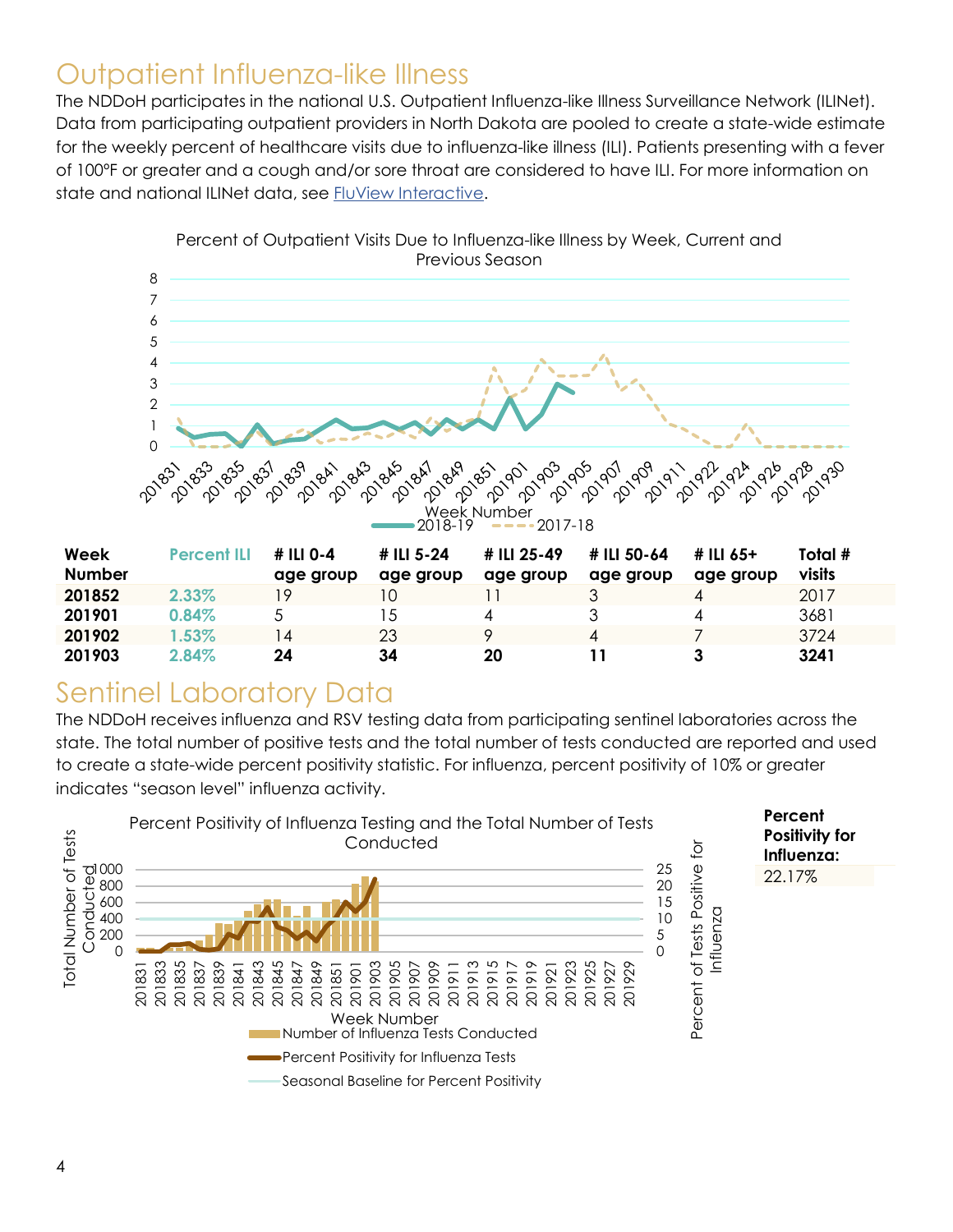

#### School Absenteeism

During the influenza season, increases in school absenteeism data can be used as an early indicator for influenza circulation. The NDDoH received absenteeism data from a majority of schools in the state. Data here include absences for all reasons.



### Multi-season Comparison



| Season      | <b>Total Cases</b> | <b>Peak Week (week</b><br>ending) | <b>Predominant Strain</b> |
|-------------|--------------------|-----------------------------------|---------------------------|
| 2014-15     | 6,443              | 12/27/2014                        | A H3N2 (vaccine mismatch) |
| 2015-16     | 1.942              | 3/12/2016                         | 2009 A HINI               |
| $2016 - 17$ | 7,507              | 2/18/2017                         | $A$ H3N2                  |
| 2017-18     | 8.498              | 1/27/2018                         | A H3N3                    |
| 2018-19     | 1,338 (current)    | TBD.                              | TBD                       |